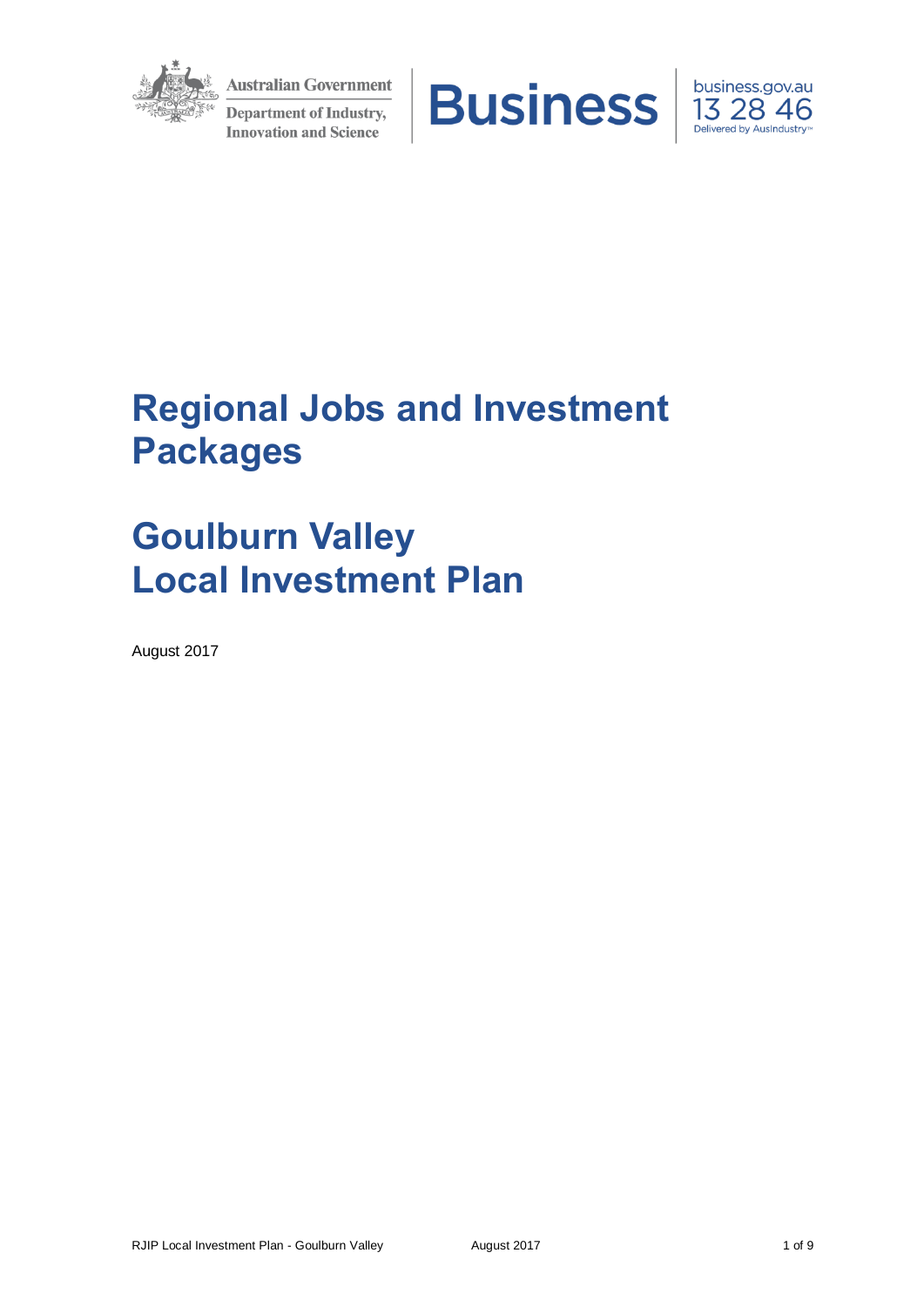## **Table of Contents**

| $1 \quad \blacksquare$ |  |
|------------------------|--|
| 2                      |  |
| 2.1                    |  |
| 22                     |  |
| 2.3                    |  |
| 2.4                    |  |
| 3 <sup>1</sup>         |  |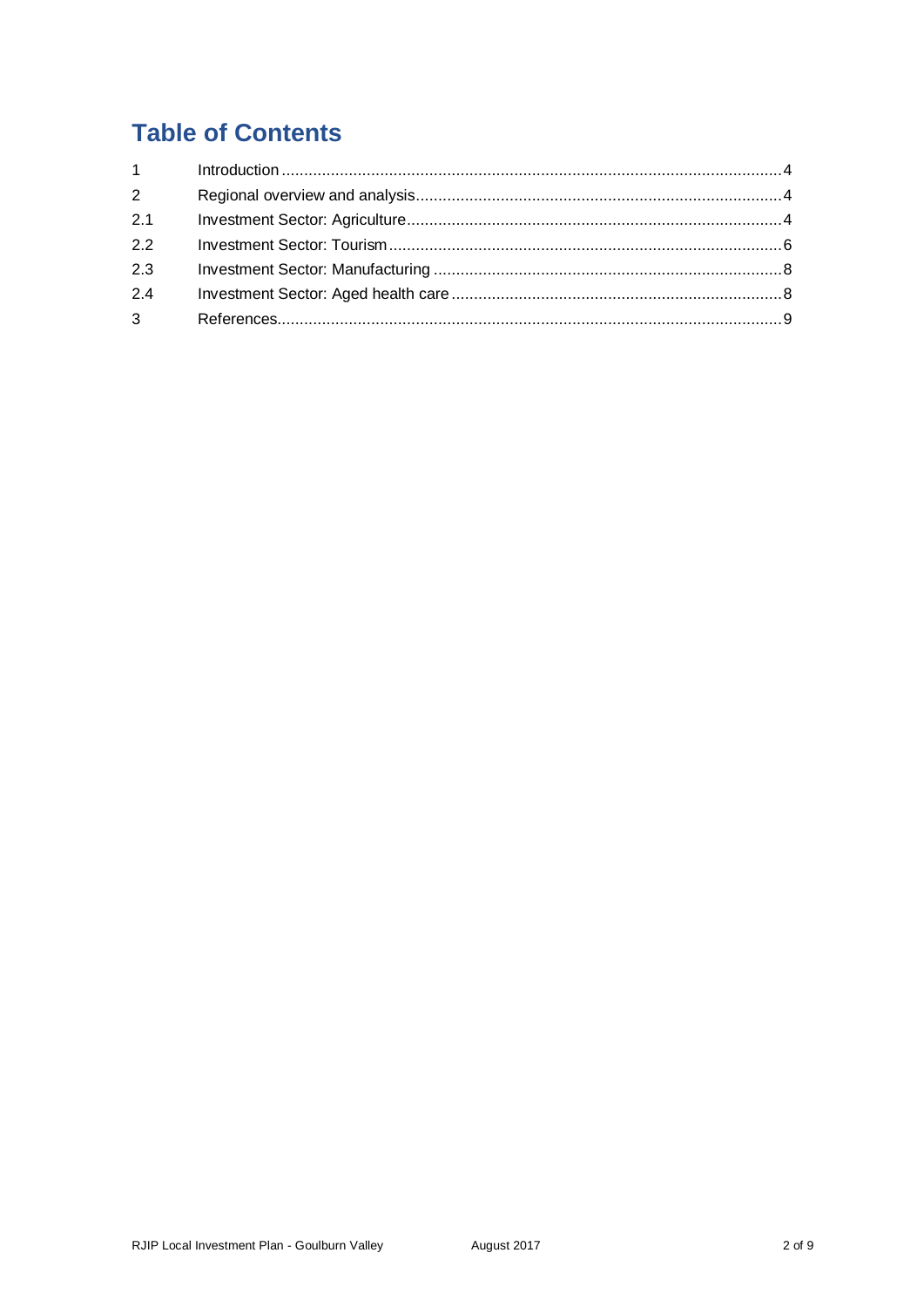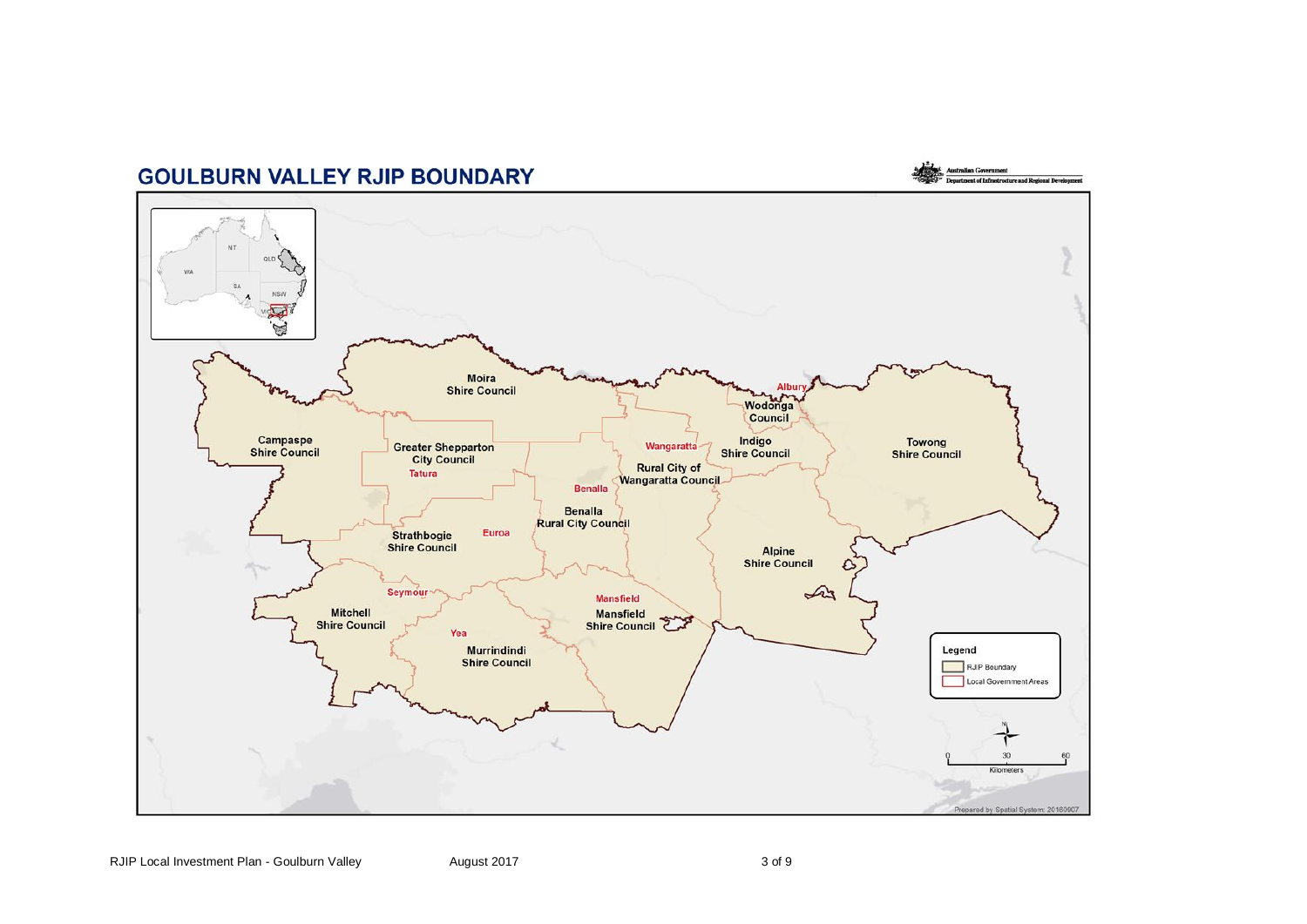# 1 Introduction

The Goulburn Valley Regional Jobs and Investment Package (RJIP) area encompasses thirteen local government areas, from Campaspe in the west, Towong in the east, Moira in the north and Mitchell, Murrindindi and Mansfield in the south. It is a diverse region, both in terms of landscape and demographics and industry strengths.

Irrigated agriculture and food manufacturing are strong in the Goulburn Murray Irrigation District, centred around Shepparton and Echuca, as is agriculture throughout the entire Goulburn Valley RJIP area. Manufacturing industries are concentrated in the major population centres of Shepparton, Wodonga, Echuca, Benalla and Wangaratta. The iconic Murray River, and other waterways and lakes are major drivers of tourism for many towns within the region and offers recreational opportunities and a unique natural amenity. The Alpine areas have a range of natural assets that encourage recreational and adventure tourism opportunities such as skiing, hiking and cycling.

Agriculture, manufacturing, tourism and health services are major employers in the Goulburn Valley RJIP area, and require connectivity to major centres and capital cities to function effectively. There is a deficit of connectivity infrastructure throughout the Goulburn Valley RJIP area. Investment in rail (passenger and freight) and digital infrastructure will enhance the strategic priorities in this plan. It is critical that the Goulburn Valley RJIP area be better connected to major population centres.

Areas in the Murrindindi and Mitchell Shires have experienced proportionally higher population growth due to their proximity to Melbourne.

The diversity of the people of the region is a major strength. A strong and enduring Aboriginal culture exists throughout, and there are many places and stories of significance. The Goulburn Valley RJIP committee acknowledges the Commonwealth Government Indigenous procurement policy and encourages the move towards Reconciliation Action Plans.

The history of migration to the region, from the early 1800s to the post war and more recent migration, has seen the region become a very successful multicultural society.

The region has a strong tradition of economic development; with strategic funding and commitment to major infrastructure the Goulburn Valley RJIP area will continue to grow, create sustainable employment and increase gross domestic product for the nation.

The strategic priorities of this plan require people who have the job readiness to participate in the workforce of the future. This is enabled by an effective education system, from cradle to career. This must be a key focus of all governments.

# 2 Regional overview and analysis

### 2.1 Investment Sector: Agriculture

Agricultural production is a major economic driver and employer in the Goulburn Valley RJIP area.

The Goulburn Murray Irrigation District (GMID) is a significant gravity fed irrigation scheme which supports a diverse range of agricultural enterprises with a focus on dairy and horticulture. Outside the GMID there is significant dry land cropping, dairy, livestock and viticulture production.

Traditionally agricultural production has served the global bulk commodity markets however over time there has been a shift to value added, higher margin products for domestic and export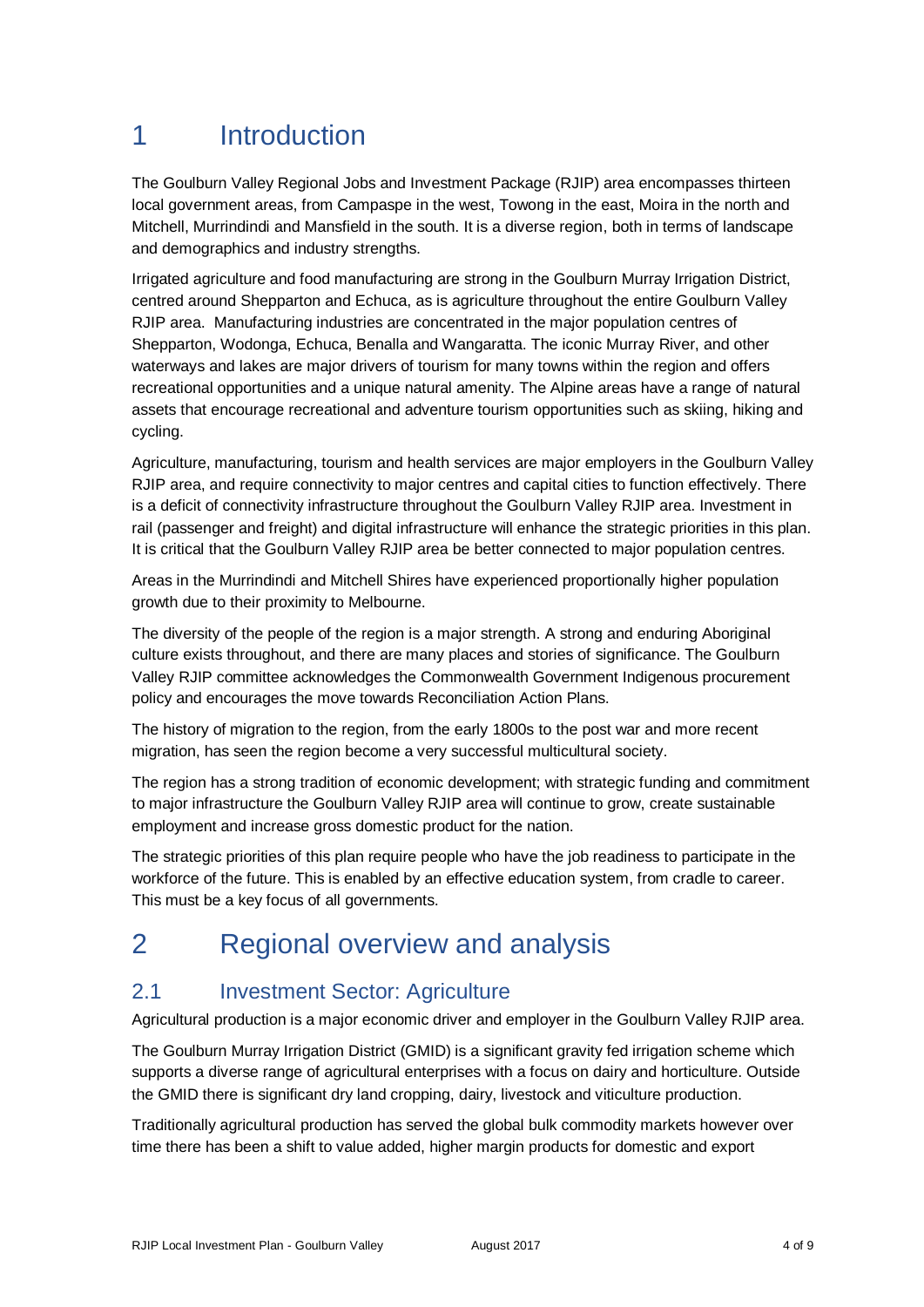markets. This is a great opportunity for future growth and diversification for the agricultural industry, particularly given that Australia is a higher cost producer.

The agriculture sector must continue to diversify and focus on value adding as much as possible to the raw product. To do this we must utilise technology, encourage easier market access (both export and domestic) and facilitate networks that encourage smaller producers to collaborate more. The provenance story and the reputation the Goulburn Valley RJIP area has for food quality and safety is an important message to convey to Australian and International audiences.

In a changing climate, technology will assist with adaptation and help farmers to re-align their practices. It is forecast that water will be less secure and severe weather events more common. Agriculturalists must find ways to run profitable businesses in this changing operating environment.

#### **2.1.1 Evidence**

The Goulburn Valley Industry and Employment plan (GVIEP 2013) was created by the Goulburn Valley taskforce in 2013 and recommends a strategic plan for the Goulburn Valley based on three pillars – strengthening the agriculture sector, developing the region's wealth generators and advancing leadership through an adaptive business environment (GVIEP 2013). Agriculture and the associated manufacturing and services are major employers in the region.

#### **Dairy**

Murray region 1450 farms that in 2015/16 produced 24% of the national milk produced (2.3 billion litres) and 28% of Australia's milk exports. (Murray Dairy 2017).

The global milk powder market has been volatile over many years, affecting milk processors and farm gate milk prices.



#### *Nhole Milk Powder*

Source:<https://www.globaldairytrade.info/en/product-results/whole-milk-powder/>

#### **Horticulture**

The GMID produces:

- 99.9% of Victoria's tomatoes for processing
- 99% Apricots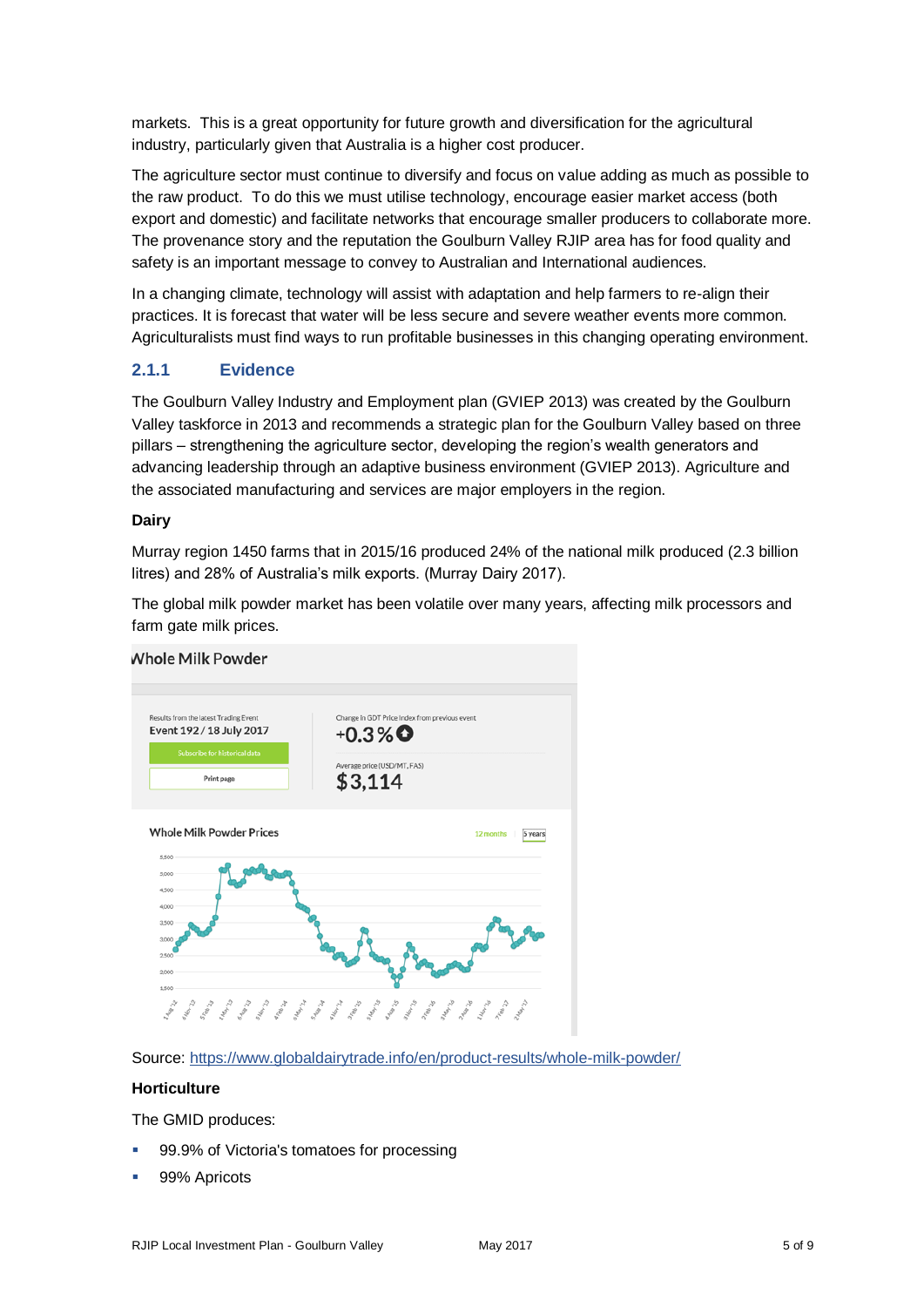- 98% Nectarines
- 97% Pears
- 94% Plums and prunes
- 91% Peaches
- 57% Apples

Source: Victoria's Foodbowl (2011)<http://www.victoriasfoodbowl.com.au/agriculture>

#### **Water**

There is a declining irrigation water entitlement in the GMID.



Water Allocations in the GMID (Murray Dairy Summit report 2017 - GB CMA graph)

Agriculture according to the 2011 abs figures attributed \$2,273,600,000 Gross value to the region.

In 2011 there were 127809 people employed in the region, 9.2% in Agriculture, forestry and fishing.

#### **2.1.2 Strategic priorities**

- Initiatives that demonstrate diversification, innovation and/or the creation of value added agricultural products for domestic and/or overseas markets.
- Initiatives that have positive impact across industry sectors to help agricultural producers improve productivity and/or adapt to the challenges of a changing climate.
- Initiatives that address workforce issues for agricultural businesses both current and future, including upskilling of existing workforce, succession planning of agricultural businesses and promotion of career pathways and development of programs to cater for future technological needs.
- **Ensuring that transport and/or digital connectivity can enable the above strategic priorities**

### 2.2 Investment Sector: Tourism

The Goulburn Valley RJIP area offers a range of tourism experiences for domestic and international visitors. The strength of the areas tourism lies in the amenity of the natural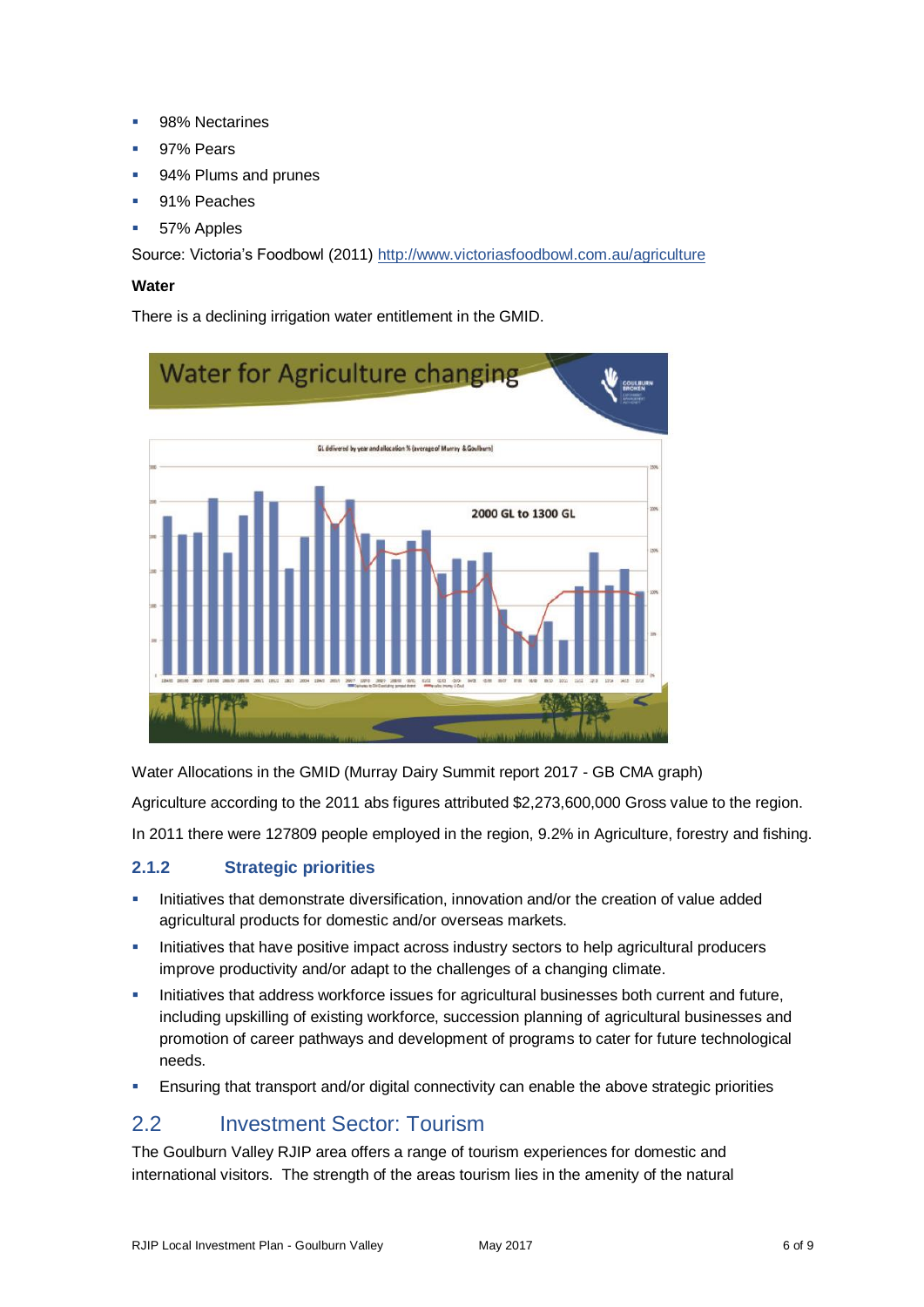environment, strong cultural and historical experiences. The mountains and rivers are key natural assets, offering an abundance of recreational opportunities and eco-tourism that connect with nature.

The Goulburn Valley RJIP area has a strong Aboriginal history which is demonstrated through stories, culture and places of significance. There are opportunities to learn and experience Aboriginal culture and this can be integrated through the broader tourism industry. This cultural experience can provide a connecting link with the natural assets and give an understanding of the ancient cultural significance of the natural and physical features in the Goulburn Valley RJIP area.

There are more opportunities to develop, promote and support this potential emerging Aboriginal cultural tourism through product development and marketing.

Recent migration of people from diverse backgrounds in Asia, the Middle East, Africa, Europe and South America adds to the richness of the region's cultural diversity.

The Goulburn Valley RJIP area has a historic folk lore focusing on the high-country legends and the activities of early colonial settlers which is a significant asset to the tourism industry.

The area has a strong record of staging major events, encompassing adventure tourism, sport, arts & culture, markets, festivals, food & wine and music.

The area's agricultural industry offers a wide variety of food and beverage experiences for visitors, and there is an opportunity to further leverage on the provenance story and farm gate opportunities.

#### **2.2.1 Evidence**

Goulburn Valley has approximately:

- 3.687 Tourism Businesses
- 4.34 million domestic day visitors in to the region per year
- **2.69 million Domestic overnight visitors per year**
- 52,000 International visitors each year
- Domestic and International visitors stayed a total of 8.2 million nights per year
- Estimated Tourism Spend into the region \$1,413,000,000

(Tourism Research Australia - Area Profiles 2015)

#### **Major events in Goulburn Valley RJIP area:**

- Southern 80 ski race (Echuca)
- **Shepparton Festival**
- **The Winery Walk About' Rutherglen**
- **The Kangaroo Hoppet at Falls Creek**
- The Man from Snowy River' at Corryong
- **The Fifties festival' at Tallangatta**
- **The Bright Autumn Festival' at Bright**
- Alexandra Truck and Ute Show
- Opening of Trout season at Eildon pondage
- Beechworth Celtic festival
- Yackandandah Folk Festival
- High Country Festival Mansfield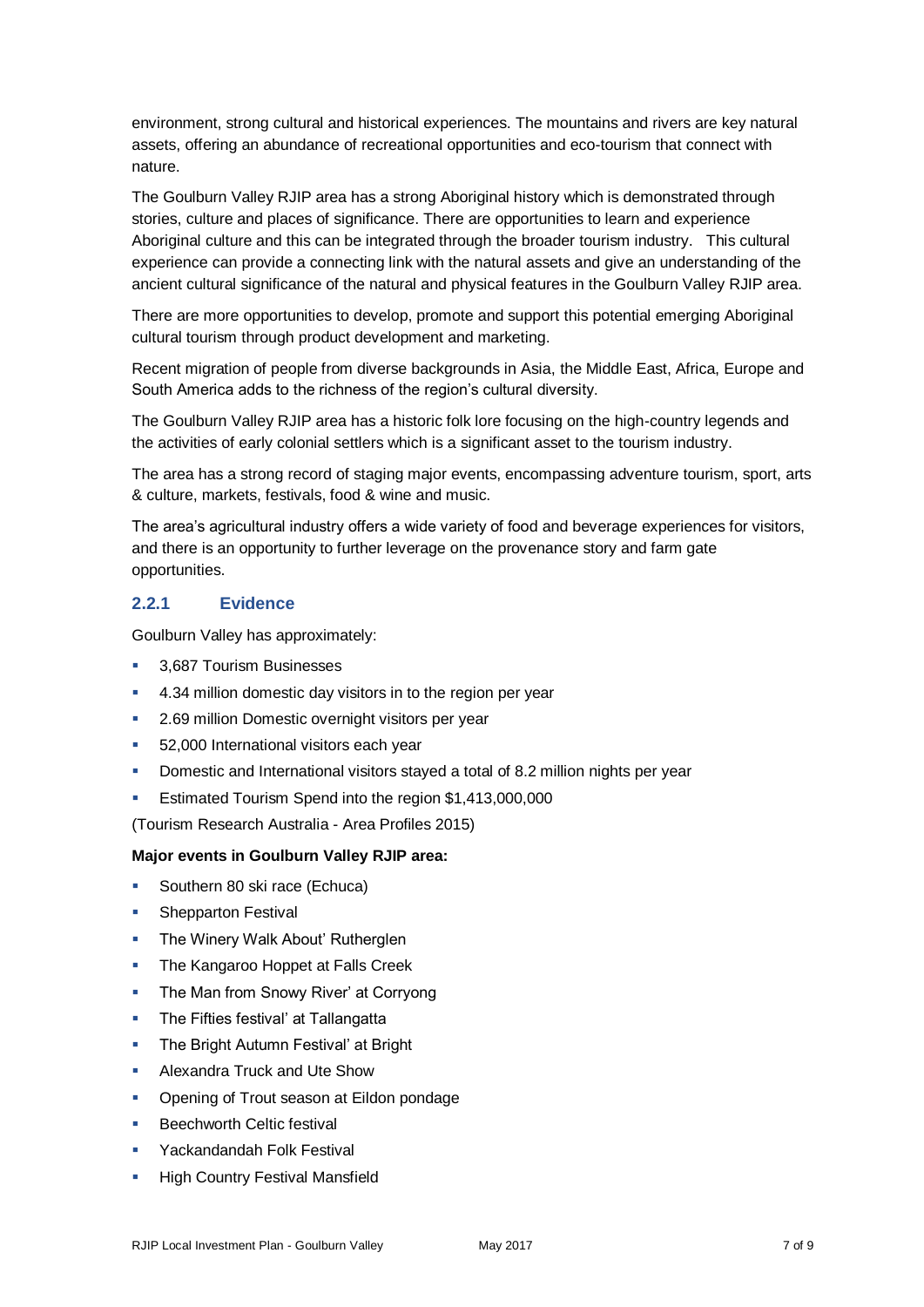#### **Targa High Country**

(not an exhaustive list)

#### **2.2.2 Strategic priorities**

- Leveraging the cultural, historical and natural assets to create tourist products for a range of markets, including international markets. Encouraging extended length of stay and enhancing visitor experience.
- Traditional Owners of the land creating tourism experiences and products that give an insight into the Aboriginal culture of the region. Collaboration to encourage visitation from a wide range of markets, including international markets, to create a package of experiences throughout the region.
- Initiatives that address workforce issues, including training and upskilling to be able to service different market segments.
- **Enhancing and linking the provenance and farmgate tourism experience.**
- **Ensuring that transport and/or digital connectivity can enable the above strategic priorities**

### 2.3 Investment Sector: Manufacturing

The manufacturing sector is strong in the region, from the food manufacturing linked to the agricultural sector, the industry manufacturing ancillary goods for food manufacturers and the manufacturing of other goods.

There is an opportunity to build regional capacity – to work together to maximise the opportunities, identify product and services gaps. Technological advances are required to keep manufacturers competitive. Networks can help skills sharing and technological knowledge.

Energy is a significant cost in manufacturing and advances that can reduce this input will enhance competitiveness.

Given incentives and assistance, many metropolitan based manufacturing business, especially those that require agricultural product inputs, would consider relocating to the region.

#### **2.3.1 Evidence**

In 2011 there were 127809 people employed in the region, with 12.3% in Manufacturing. Major food manufacturing and associated manufacturing is concentrated around Shepparton with SPC, J Furphy & Son tanks, Unilever, Murray Goulburn, Tatura Milk and Fonterra. Echuca has many food manufacturing businesses – Kagome, Simplot and Kraft-Heinz. Wodonga is home to significant manufacturing business such as Mars Petcare, BAE Systems and Vitasoy. D and R Particleboard company is in Benalla.

#### **2.3.2 Strategic priorities**

- Initiatives enabling productivity gains, increased competitiveness and/or value-added products.
- **Create networks for information sharing, promotion of manufacturers and collaboration.**
- Initiatives that address workforce development issues in changing environment.
- **Ensuring that road, rail and/or digital connectivity can enable the above strategic priorities**

### 2.4 Investment Sector: Aged health care

Aged care is a growing sector in the Goulburn Valley RJIP area. A number of facilities have and are being developed in the Goulburn Valley RJIP area, and demand continues to outstrip supply. In